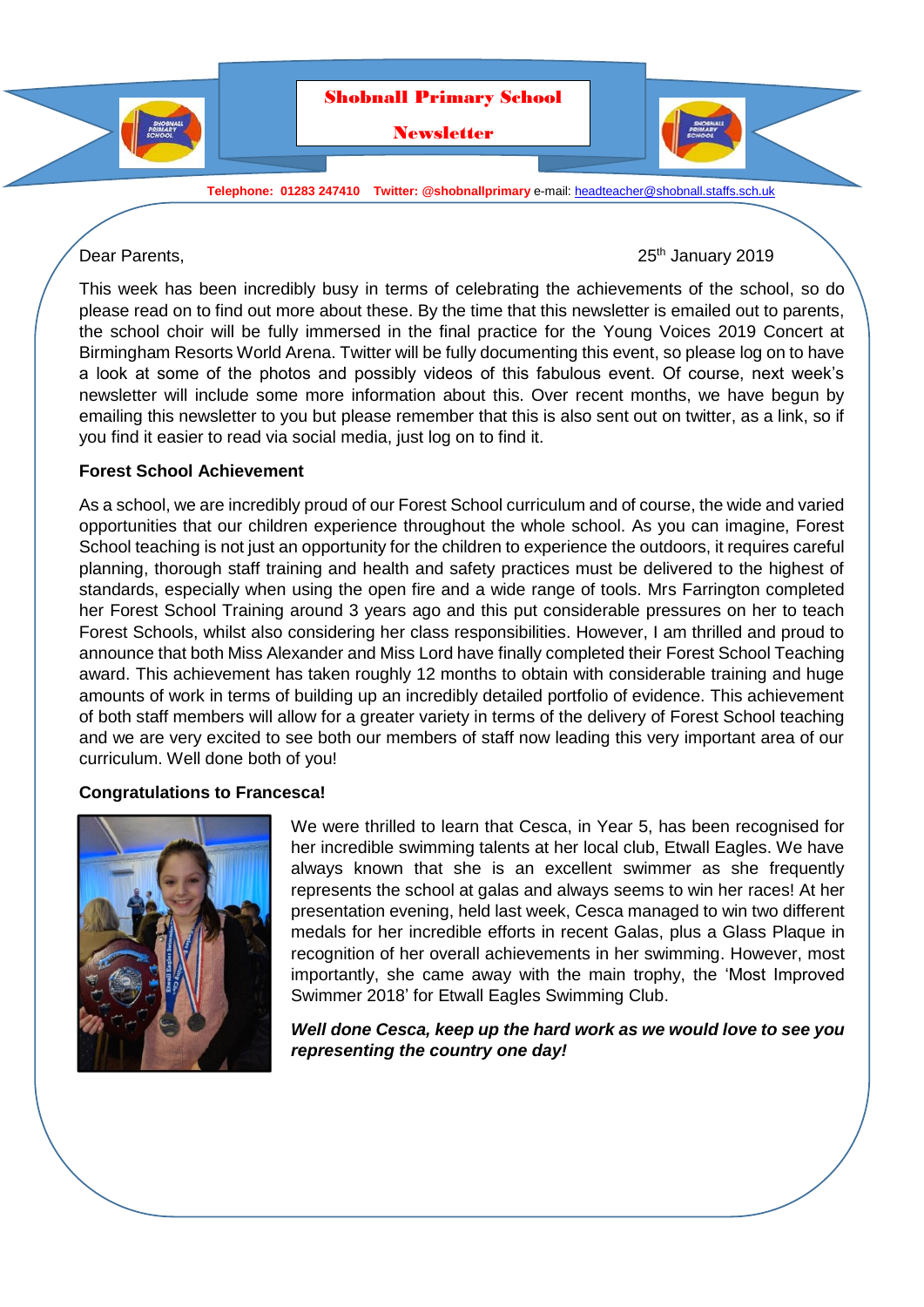### **Amazing Eco Silver Award**

As part of the School Improvement Plan for this year, the school has actively been looking at ways in which we can help the environment and cut our own costs in terms of resources. Miss Barnard has been leading our new Eco-Team in the successful achievement of the Bronze award, which was celebrated during the Autumn term. However, Miss Barnard has been working tirelessly in terms of progression towards the silver award and I am thrilled to announce that Shobnall School has now been recognised for its on-going efforts in terms of our eco-friendly approach. Miss Barnard has assured me that the work of the Eco-Team, and indeed the school as a whole, will not stop there. We will now be working towards becoming a



fully accredited Eco–School with the eventual goal of being awarded with a green Eco-Flag! Well done to Miss Barnard and of course our Eco–Team, I suppose that we had better start looking into sourcing a flag-pole!!!!

# **Year 6 Class Assembly**

Huge thanks to those parents and family members who came along to the school yesterday morning to see our first class assembly of 2019. We were treated to a journey back in time via the Tardis to World War II, where we found out what the children have been learning about. Who knew that Winston Churchill had released his own fitness video?! The children then transported us back to the present day to tell us all about their residential trip to Whitemoor Lakes before showcasing their projects to parents after the assembly had finished! It was impressive to hear that the children had written and structured the class assembly themselves and I would like to commend and thank them for all their hard work! Well done Year 6!

### **Reading Corner**

This week's recommended read is for children aged 10 - 11…

# **The Infinite Lives of Maisie Day**

*Written by Christopher Edge Published by Nosy Cow*

Maisie is no ordinary 10-year-old: she passed her maths GCSE at age 6 and is now studying for a degree. Yet on her birthday she finds that her family have disappeared and her house is being consumed by darkness.

A brilliant introduction to physics wrapped inside a great story!



| Evie G                          | Erin <sub>S</sub> |  | Esmee           |
|---------------------------------|-------------------|--|-----------------|
| Evelina                         |                   |  | Ettie D         |
| Isabel J                        | Sophia R          |  | Zara I          |
| Finley D                        | Florence T        |  | Fezaan          |
| Zoe C                           | <b>Holly S</b>    |  | <b>Hettie E</b> |
| Amelia L                        | Miller B          |  | Anah H          |
| Whole class for their excellent |                   |  | Aadam           |
| Assembly - Well Done!           |                   |  |                 |
|                                 |                   |  |                 |

### **Head Teacher's Awards Lunchtime Star Awards**